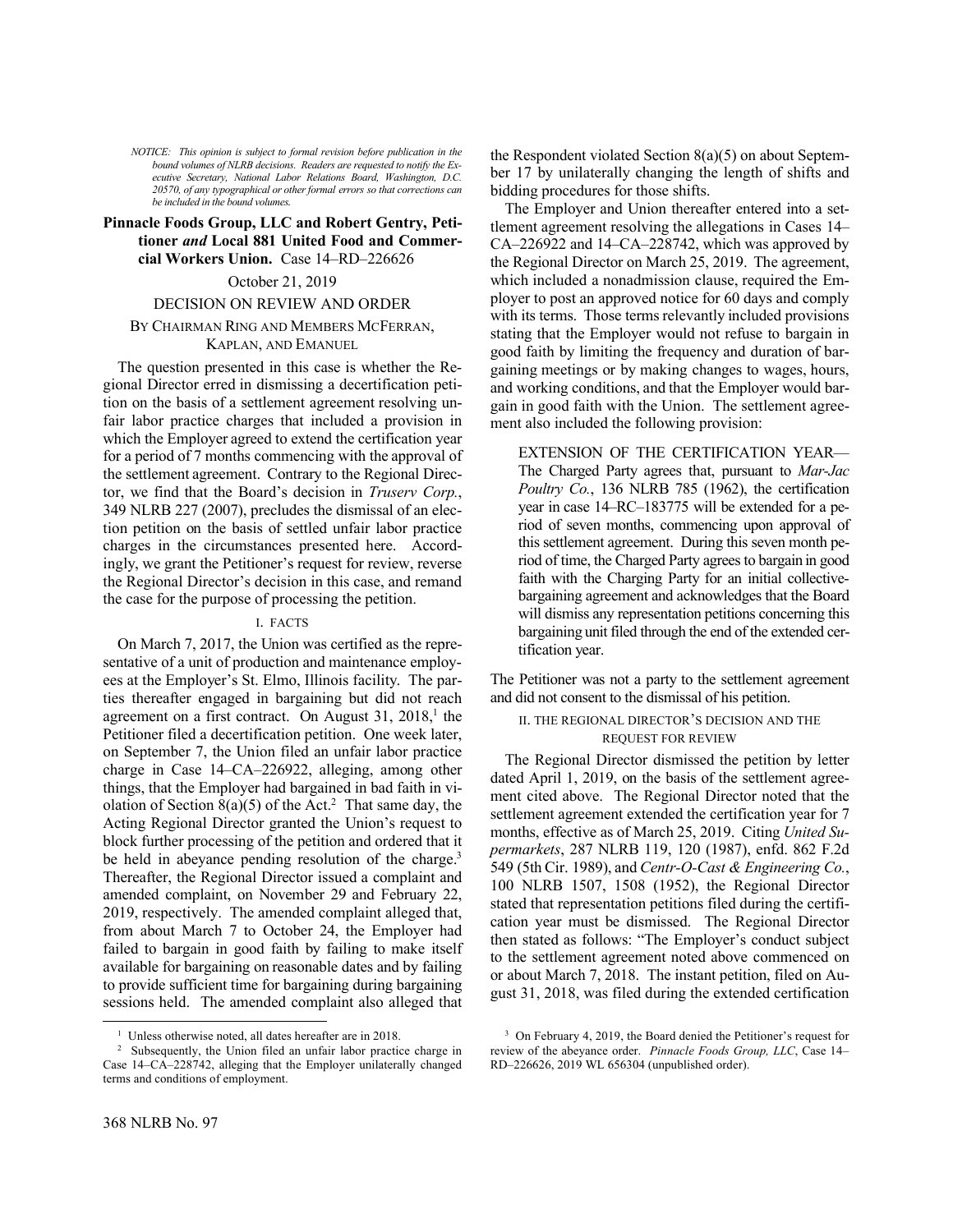that 'embrace[s] that time in which the employer has engaged in its unlawful refusal to bargain,' and, by operation of law, must be dismissed." (quoting *Mammoth of California*, 253 NLRB 1168, 1169 (1981), enfd. 673 F.2d 1091 (9th Cir. 1982)).

Citing *Truserv*, 349 NLRB at 227, and *Cablevision Systems Corp.*, 367 NLRB No. 59 (2018), among other cases, the Petitioner's request for review contends that the Regional Director erred in dismissing the petition on the basis of a settlement agreement that contains a nonadmission clause. The Petitioner contends that the inclusion of a certification year extension in the settlement agreement does not require a different result because the Employer and Union cannot waive the Petitioner's right to have his petition processed. Citing the passage of time since the Union's certification, the Petitioner contends that an extension of the certification year is unwarranted in any event. The Union filed a statement in opposition to the Petitioner's request for review, urging the Board to adopt the Regional Director's dismissal of the petition.

#### III. ANALYSIS

In *Cablevision*, the Board recently reaffirmed that "when a decertification petition has been blocked by subsequently settled unfair labor practice charges, 'a timely filed decertification petition that has met all of the Board's requirements should be reinstated and processed at the petitioner's request following the parties' settlement and resolution of the unfair labor practice charge.'" 367 NLRB No. 59, slip op. at 3 (quoting *Truserv*, 349 NLRB at 228). As the Board explained in *Truserv*, "absent a finding of a violation of the Act, or an admission by the employer of such a violation, there is no basis for dismissing a petition based on a settlement of alleged but unproven unfair labor practices. To do so would unfairly give determinative weight to allegations of unlawful conduct and be in derogation of employee rights under Section 7 of the Act." 349 NLRB at 228.<sup>4</sup> Consistent with this precedent, which the Regional Director neither cited nor applied, the dismissal of the petition was plainly in error.

The Regional Director's finding that the parties' extension of the certification year warrants dismissal of the petition is also erroneous, as a matter of both fact and law. Factually, the Regional Director erred in finding that the petition was filed during the extended certification year. To the contrary, the petition was filed on August 31, nearly 6 months after the end of the original certification year on March 7. Although the settlement agreement did subsequently provide for an extension of the certification year, that extension by its terms only commenced upon approval of the settlement agreement, that is, on March 25, 2019—long after the instant petition was filed. The settlement agreement did not even purport to extend the certification year backwards in time, to encompass the date on which the petition was filed. Accordingly, there is no basis upon which to find that the petition was filed during either the original or the extended certification year.<sup>5</sup>

The Regional Director's reliance on the settlement agreement's certification year extension also fails in any event as a matter of law. As the Board has repeatedly held, a decertification petitioner cannot "be bound to a settlement by others that has the effect of waiving the petitioner's right under the Act to have the decertification petition processed." *Jefferson Hotel*, 309 NLRB 705, 706 (1992) (reversing Regional Director's dismissal of petition based on settlement agreement provision stating that approval of the agreement precluded the processing of any RD petition filed prior to fulfillment of the agreement's provisions, where the petitioner did not consent); see also *Truserv*, 349 NLRB at 232 fn. 14 ("Without the petitioner's agreement, . . . we do not intend that the petitioner be bound to a settlement by others that purports to waive the petitioner's right under the Act to have the decertification petition processed."). The Regional Director's dismissal of the petition, which was not subject to any election bar when filed, based on the subsequent agreement of the Employer and the Union to an extension of the certification year, without the Petitioner's consent and in the absence of a finding of an unfair labor practice or an admission thereof, cannot be reconciled with these principles.<sup>6</sup>

<sup>4</sup> A decertification petition will not be reinstated if "(a) the execution of the settlement of the unfair labor practice charge comes before the filing of the petition; (b) the Regional Director finds that the petition was instigated by the employer or that the employees' showing of interest in support of the petition was solicited by the employer; or (c) the settlement of the unfair labor practice charge includes an agreement by the decertification petitioner to withdraw the petition*.*" *Truserv*, 349 NLRB at 227. None of these exceptions applies here.

<sup>&</sup>lt;sup>5</sup> As noted above, the Regional Director stated that "[t]he instant petition, filed on August 31, 2018, was filed during the extended certification that 'embrace[s] that time in which the employer has engaged in its unlawful refusal to bargain,' and, by operation of law, must be dismissed." We reject any implication that any extension of the certification year, by operation of law or otherwise, is warranted on the basis that the

Employer has engaged in an "unlawful refusal to bargain." There has been no finding that the Employer has engaged in unfair labor practices, and the settlement agreement includes a nonadmission clause, as noted above.

<sup>6</sup> The Board has held that an employer's agreement to settle allegations that it unlawfully withdrew recognition or refused to bargain during the certification year "automatically triggered an extension of the certification year regardless of whether the express language of the agreement mentioned such an extension." *Americare-New Lexington Health Care Center*, 316 NLRB 1226, 1227 (1995), enfd. 124 F.3d 753 (6th Cir. 1997). But the issue in that case was whether the employer had lawfully withdrawn recognition during the extended certification year, not, as here, whether the extended certification year affected the substantive rights of a decertification petitioner.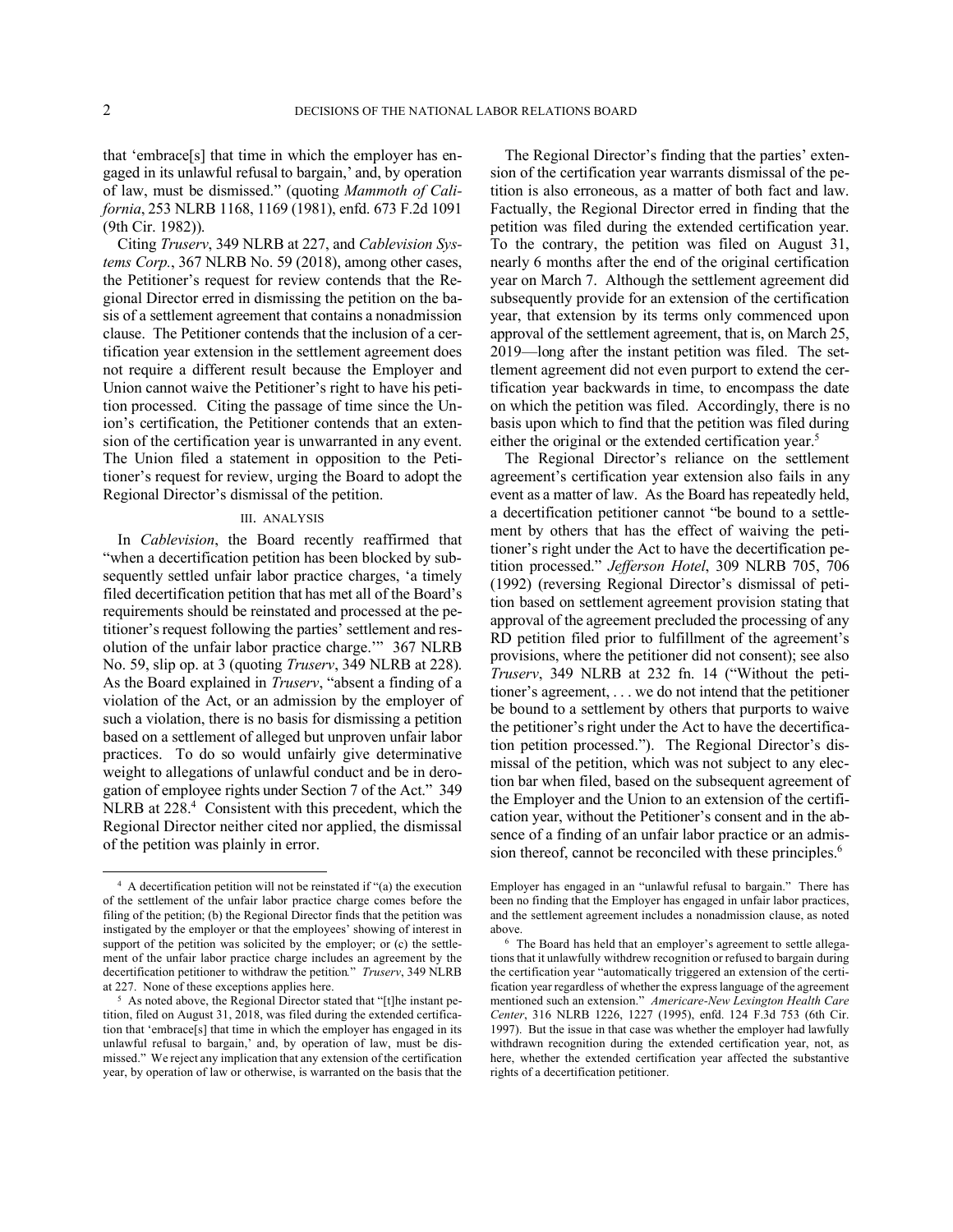We therefore reverse the Regional Director's administrative dismissal of the petition. Consistent with *Truserv*, "the decertification petition can be processed and an election can be held after the completion of the remedial period associated with the settlement of the unfair labor practice charge." *Truserv*, 349 NLRB at 227.<sup>7</sup> The remedial period contemplated by *Truserv* includes the completion by the Employer of the actions required of it by the agreement. But, as *Truserv* is properly understood, that remedial period does not include the expiration of the certification year extension provided for in the settlement agreement, to which the Petitioner did not consent. In *Truserv*, the Board stated that "[h]aving agreed to bargain, the employer has a duty to honor that agreement *notwithstanding the processing of the decertification petition*." 349 NLRB at 232 (emphasis added). The *Truserv* Board therefore contemplated that a decertification petition would be processed while the parties bargained pursuant to a settlement agreement, and not be held in abeyance until the employer had bargained for any particular period of time.<sup>8</sup> Accordingly, the processing of the petition in this case may not properly be held in abeyance simply because the

-

Employer and the Union have agreed to an extension of the certification year. Allowing them to delay the processing of the petition, via a settlement agreement to which the Petitioner did not consent, would be contrary to the principle, described above, that a decertification petitioner cannot "be bound to a settlement by others that has the effect of waiving the petitioner's right under the Act to have the decertification petition processed." *Jefferson Hotel*, 309 NLRB at 706; accord: *Truserv*, 349 NLRB at 232 fn. 14. 9 Because the Petitioner did not consent to the settlement agreement, we find that the settlement agreement can neither waive the Petitioner's right to have his decertification petition processed nor delay the effectuation of that right for an extended period of time. In sum, the agreement by the Employer and the Union to extend the certification year—embodied in the settlement agreement—does not prevent the Regional Director from processing the Petitioner's decertification petition once the relevant remedial period comes to an end.<sup>10</sup>

Our dissenting colleague agrees that, consistent with *Truserv,* the Regional Director erred in dismissing the petition. She contends, however, that the petition should not

*Americare* thus stands for the proposition that an employer must refrain from withdrawing recognition during the period of time specified in a settlement agreement, either explicitly or by operation of law, to which it has agreed. Nothing in our decision today questions that principle. But the issue in this case is whether the Board should process a petition filed by the decertification petitioner, who is not a party to the settlement agreement; that issue is controlled by *Truserv*, as discussed above.

<sup>7</sup> The Union suggests that *Truserv* does not apply because in that case, unlike here, the union had withdrawn the unfair labor practice charges that assertedly tainted the petition. We disagree. Again, *Truserv* held that a settlement agreement containing a nonadmission clause, as here, eliminates any basis for finding that the alleged unfair labor practices tainted the petition. To be sure, a union's withdrawal of relevant unfair labor practice charges is a condition, together with a no-admission settlement, that is sufficient to process the petition. See *Cablevision*, 367 NLRB No. 59, slip op. at  $4-5 \&$  fn. 12 (finding "no valid basis" for refusing to reinstate a petition based on unfair labor practices charges that were withdrawn.). However, the withdrawal of charges is not a condition necessary to process the petition. See, e.g., *Nu-Aimco, Inc.*, 306 NLRB 978, 980 (1992) (affirming the Regional Director's decision to process a petition and direct an election where the Regional Director and employer executed a unilateral settlement agreement to which the union objected).

<sup>&</sup>lt;sup>8</sup> Indeed, the Board held that even if the parties reach a collectivebargaining agreement during bargaining pursuant to a settlement agreement, the contract does not preclude processing a petition filed prior to the agreement. *Truserv*, 349 NLRB at 232–233.

*Passavant Health Center,* 278 NLRB 483 (1986), cited by the dissent, is not to the contrary. There, the Board held that the regional director erred in dismissing, on contract bar grounds, petitions filed prior to the execution of a strike settlement agreement that included an agreement to execute a new collective-bargaining agreement. After finding no contract bar, the Board further stated: "insofar as all complaint allegations have been withdrawn, and the terms of the settlement agreement satisfied, we find that the petitions should be reinstated." Id. at 484. Nothing in that statement suggests that the employer and union could have forestalled

the processing of the petitions simply by agreeing to a certification year extension as part of their settlement agreement, which is the issue presented here.

<sup>9</sup> We reiterate, as the Board has previously stated, that we "encourage the inclusion of the petitioner in settlement discussions to allow for the possibility that the petitioner could agree to a settlement that provides for the dismissal of the petition." *Truserv*, 349 NLRB at 232 fn. 14; see also *Jefferson Hotel*, 309 NLRB at 706; *Nu-Aimco*, 306 NLRB at 980. There is no indication that the Regional Director or the parties sought the involvement of the Petitioner in the settlement discussions here.

<sup>10</sup> Our conclusion that the remedial period contemplated in *Truserv*  does not include the certification year extension is further supported by NLRB Casehandling Manual (Part Two) Representation Proceedings Sec. 11734, which specifically contemplates that the processing of a petition blocked by a settled allegation may resume, even before the end of the notice posting period, "[w]here the charged party or respondent in the unfair labor practice proceeding has taken all action required by a settlement agreement, administrative law judge's decision, Board Order, or court judgment, except that the full period for posting any required notice has not passed." Authorization to resume processing even before the employer has completed its notice posting obligation strongly suggests that the processing of a petition may not be delayed while the parties bargain pursuant to a settlement agreement, including bargaining pursuant to an extended certification year to which the employer and union have agreed, as in this case.

In light of our disposition of this case, we find it unnecessary to address the Petitioner's alternate contention that the 7-month extension of the certification year is unwarranted in the circumstances of this case. We observe, however, that the original certification year expired on March 7, which is the same date on which the complaint alleges that the Employer's failure to bargain commenced. Neither the Regional Director nor any party has explained why a 7-month certification year extension is warranted when the Employer is alleged to have failed to bargain in good faith with the Union for, at most, 1 day of the original certification year.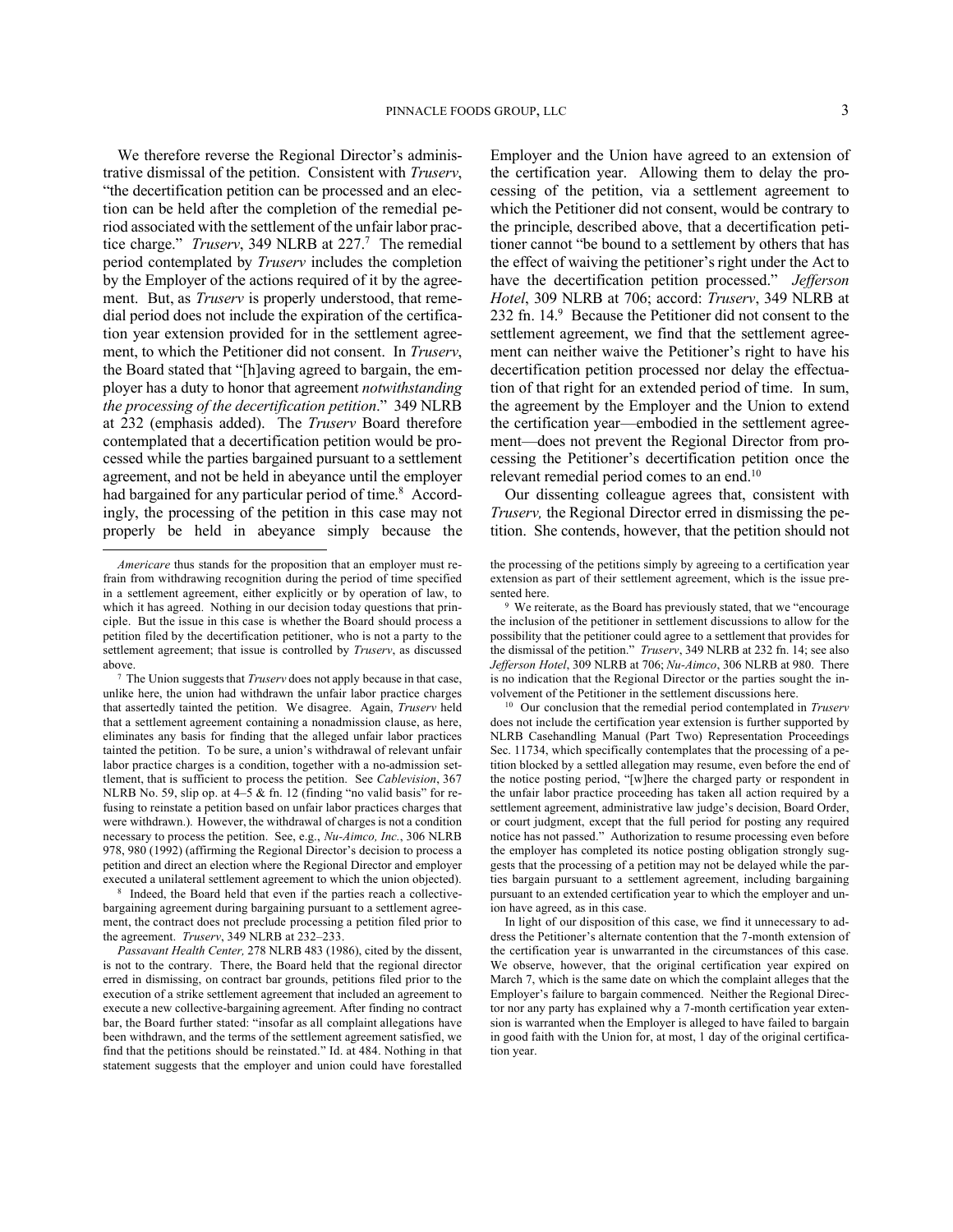be processed until the 7-month extension of the certification year agreed to by the parties has expired. Citing the statutory goal of promoting industrial stability and the policy of promoting the peaceful settlement of labor disputes, the dissent argues that the petition should remain "on hold." For the reasons stated above and those that follow, we disagree.

We recognize and support the Act's policy of promoting industrial stability and the peaceful settlement of labor disputes. These are not, however, the only policies established by the Act. To the contrary, "the Board is required to balance the statutory goal of promoting labor relations stability against its statutory responsibility to give effect to employees' wishes concerning representation." *Silvan Industries, a Division of SPVG,* 367 NLRB No. 28, slip op. at 3 (2018). Here, the petition was filed on August 31, 2018, and has been "on hold" for more than a year to date. There is no justification for imposing further delays in the circumstances presented here.

We reject the dissent's puzzling claim that the parties' agreement to extend the certification year "must necessarily be understood to relate back to the date on which the petition was filed," such that "the certification year had, in effect, never expired." If that were true, then the petition should have been dismissed outright when filed, as filed during the certification year, a position the dissent properly disavows. Moreover, if the certification year had never expired, then a certification bar would have been in effect for this unit from March 7, 2017, until at least October 25, 2019–a period of more than 2 years. No policy of the Act warrants insulating the Union's majority status from challenge for so lengthy a period of time.<sup>11</sup>

Our dissenting colleague also errs in likening this case to *Volkswagen Group of America Chattanooga Operations, LLC,* 367 NLRB No. 138 (2019), where the Board dismissed a petition that was filed during the certification year. First, the petition in that case was, in fact, filed during the original certification year, which by its terms had not terminated at the time the petition was filed. As shown, that is not the case here. Second, unlike this case, the employer in *Volkswagen* had never agreed to recognize the union, and the parties had never engaged in any bargaining.<sup>12</sup> Third, the certification year in that case was imposed by the Board after a finding that the employer had unlawfully refused to bargain, as part of the remedy for that violation of the Act. Here, there has been no finding that the Employer has violated the Act, and the settlement agreement on which the dissent relies includes a nonadmission clause. According a certification-year extension included in such a settlement the same standing as one imposed by the Board after a finding that the respondent violated the Act would be contrary to the teaching of *Truserv*, for the reasons stated above.<sup>13</sup>

Finally, we reject the dissent's charge that our decision today will undermine the policy of promoting voluntary settlements of labor disputes. Nothing in today's decision disturbs the duty of each party to carry out the obligations they have assumed under their settlement agreement.<sup>14</sup>

<sup>&</sup>lt;sup>11</sup> Indeed, even if the Board had found a refusal to bargain during the original certification year, a remedial extension of the certification year would be no longer than 1 year, less any period of time during which the employer had bargained in good faith during the certification year. See *Mar-Jac Poultry Co.,* 136 NLRB 785, 787 fn. 6 (1962). There is no valid basis for a longer extension, imposed by the parties themselves on the decertification petitioner, particularly where, as here, there has been no finding and no admission of an unfair labor practice. In *Mar-Jac Poultry,*  in contrast, the Board dismissed a petition filed by the employer where the employer had only bargained with the union for 6 months following its certification.

<sup>12</sup> We reject any suggestion that the parties' bargaining prior to March 7 may be questioned, when there has been no allegation that the Employer failed to bargain in good faith during that period. The dissent calls the March 7 date "an artifact of Sec. 10(b)'s 6-month limitations period" and attempts to impugn the Employer's prior conduct all the same. We believe that the statutory limit imposed by Congress on the Board's ability to consider conduct outside the 10(b) period warrants more respect than this. Further, it bears emphasis that the Union did not file a charge alleging a failure to bargain in good faith at any time during the certification year, or for nearly 6 months after the certification year ended. Instead, it filed a charge only after the decertification petition was filed. Questioning whether the parties bargained in good faith prior to March 7 during the certification year is wholly unjustified under these circumstances.

<sup>13</sup> Citing *Cablevision, AIM Aerospace,* 367 NLRB No. 148 (2019), *Silvan Industries,* and *Johnson Controls,* 368 NLRB No. 20 (2019), our dissenting colleague purports to discern a trend of undermining stable

industrial relations and frustrating the rights of employees who have chosen union representation. We reject this characterization.

In *Cablevision* and *Silvan Industries,* the Board determined that, under existing precedent, decertification petitions should be processed under the particular circumstances of those cases. Our colleague dissented, contending that existing precedent should be extended to require the dismissal of the petitions at issue in those cases. We disagree with our colleague's views for the reasons fully explained in those decisions. Here, we add only that the import of those decisions was to resume the processing of petitions that had already been subjected to significant delays, ranging from 2 years in *Silvan Industries* to 4 years in *Cablevision,* at the time the Board issued its decisions*.* We cannot agree that the processing of petitions, after such lengthy delays, improperly undermined stable industrial relations.

*AIM Industries* and *Johnson Controls* are unfair labor practice cases and do not even address the issue of whether, and for how long, an election petition may be delayed based on a settlement agreement resolving unfair labor practice charges. We disagree with our colleague's criticism of those cases for the reasons stated in our decisions therein.

 $14$  The dissent advances hypothetical scenarios in which the Employer could be faced with conflicting obligations to both recognize and bargain with the Union under the settlement, and to withdraw recognition from the Union if employees vote to decertify it. The short answer to our colleague is that those scenarios are not before us. Plainly, however, no agreement of the parties can justify recognizing and bargaining with a union that does not represent an uncoerced majority of unit employees. *Ladies' Garment Workers (Bernhard-Altmann Texas Corp.) v. NLRB,*  366 U.S. 731 (1961). The question of whether the settlement agreement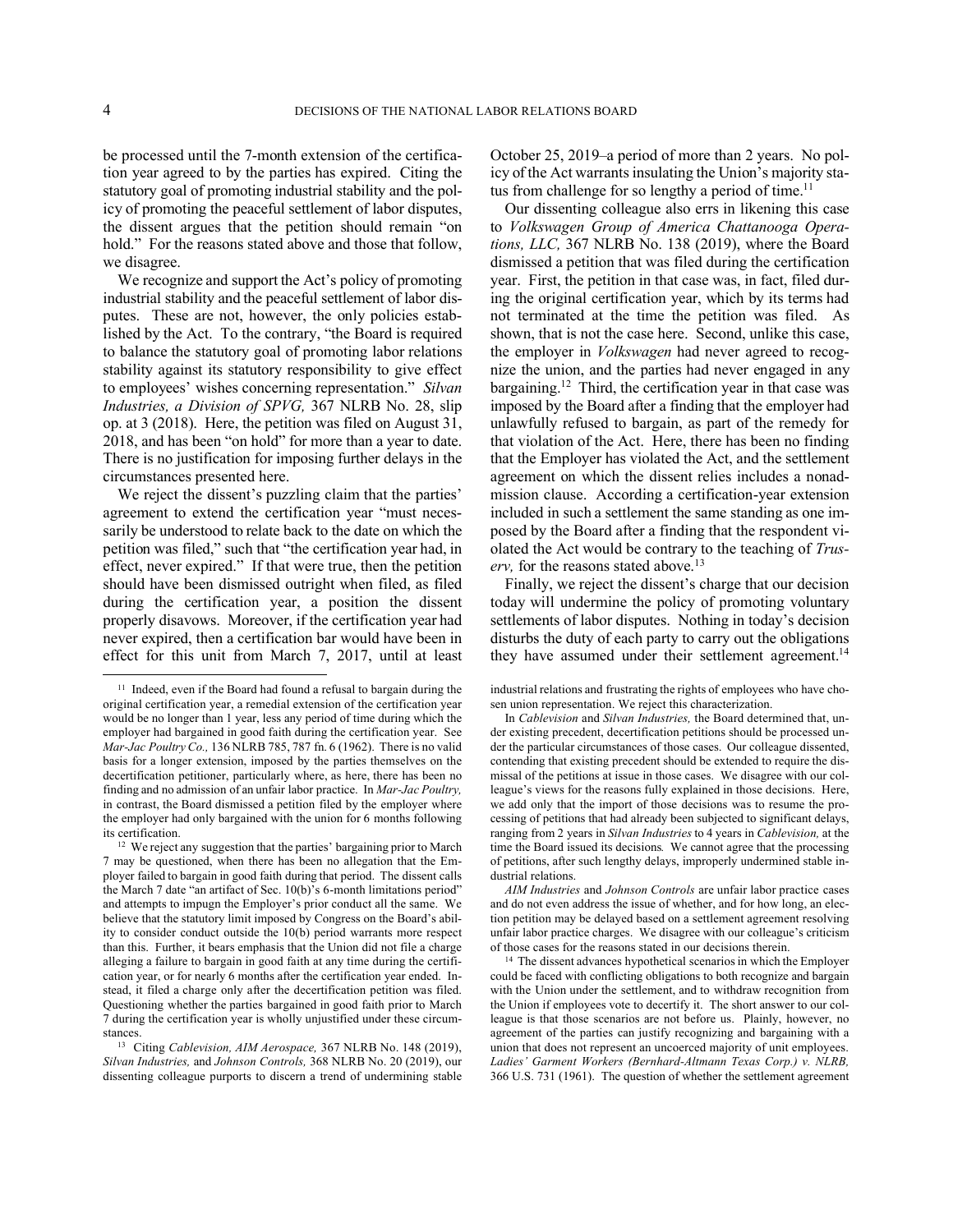Moreover, as the Board explained in *Truserv,* 349 NLRB at 232,

[m]aintenance of stable collective-bargaining relationships is important, but only when employees have freely chosen whether, and by whom, to be represented. The peaceful settlement of disputes is also important—but not so important that it should be obtained at the expense of abrogating employees' Section 7 rights to reject or retain a union as their collective-bargaining representative.

Accordingly, the *Truserv* Board specifically rejected the view that limiting the petitioner's right to seek a decertification election may be "justified by the unfair labor practice allegations and the remedial steps that the employer agreed to take." Id. at 231. We do so as well.<sup>15</sup>

## **ORDER**

The Regional Director's administrative dismissal of the petition is reversed, and the case is remanded to the Regional Director for further action consistent with this Decision.

Dated, Washington, D.C. October 21, 2019



should be set aside on the theory that the Union has not received the benefit of its bargain is not before us, and we express no views concerning that matter. Contrary to the dissent, it would be inappropriate to address the merits of an unfair labor practice case in this representation proceed-

MEMBER MCFERRAN, dissenting.

After a union is certified by the Board as the representative of employees, the employer is required to bargain in good faith with the union for 1 year, without challenge to the union's status. This is the Board's "certification bar" doctrine.<sup>1</sup> Where the employer fails to bargain in good faith during the certification year, the Board will extend that period, to make sure that the union (and the workers who chose it) receives what is due: "at least a year of goodfaith bargaining during which the bargaining representative need not fend off claims that it has lost its majority support."<sup>2</sup> Here, after the Board certified the Union, bargaining apparently went nowhere. Not surprisingly, after 17 months, an employee filed a decertification petition with the Board—a union's failure to produce results in collective bargaining predictably leads to dissatisfaction.<sup>3</sup> The Union promptly filed an unfair labor practice charge, alleging that the Employer had failed to bargain in good faith, and the Board's General Counsel issued a complaint based upon finding merit in the Union's charge. That finding prompted the Employer and the Union to settle the case, with the Employer agreeing both to bargain in good faith *and* to extend the certification year. Under well-established Board law, that agreement should have meant that the dissatisfied employee's decertification petition was put on hold until after the Employer had complied with the settlement.

Today, however, the majority holds that the decertification petition should have moved forward regardless, rejecting the view of the Regional Director. The majority's result permits the Employer to keep the benefit of the settlement (the General Counsel's complaint is withdrawn), but strips the Union of something important that it obtained: temporary insulation from a challenge to its status. This unfair outcome is not supported by existing law, it impermissibly ignores and undermines statutory policies designed to foster good-faith bargaining, ignores the rights of the workers who chose the union, and (again contrary

ing. We observe, however, that any expectation that the petition would be dismissed outright rather than held in abeyance was contrary to settled law. See *Truserv,* above.

<sup>&</sup>lt;sup>15</sup> As the Board noted in *Truserv*, 349 NLRB at 231, allowing a decertification petition to proceed despite a settlement agreement that includes an agreement to bargain will not affect an employer's incentives to settle, and while unions may feel a diminished incentive to settle, this concern can be obviated if the petitioner is involved in the settlement process and agrees to withdraw the petition. Even if the petitioner does not agree, a union may still choose to settle if the agreement is a good one overall from its perspective, and, if the union objects to the settlement, the Regional Director may choose not to approve it.

<sup>&</sup>lt;sup>1</sup> See generally *Brooks v. NLRB*, 348 U.S. 96, 104 (1954); National Labor Relations Act, Sec. 9(c)(3), 29 U.S.C. § 159(c)(3) ("No election shall be directed in any bargaining unit or any subdivision within which in the preceding twelve-month period, a valid election shall have been held.").

<sup>2</sup> *Dominguez Valley Hospital*, 287 NLRB 149, 149 (1987), enfd. sub nom. *NLRB v. National Medical Hospital of Compton*, 907 F.2d 905 (9th Cir. 1990); *Mar-Jac Poultry Co.*, 136 NLRB 785 (1962).

<sup>&</sup>lt;sup>3</sup> As the Board has observed, lack of bargaining progress is "manifestly detrimental to the Union's preservation of employee support" because "[e]mployees select a union so that a collective-bargaining agreement may be negotiated." *J.P. Stevens & Co.*, 239 NLRB 738, 765 (1983) enfd. in relevant part 623 F.2d 322 (4th Cir. 1980), cert. denied 499 U.S. 1077 (1981).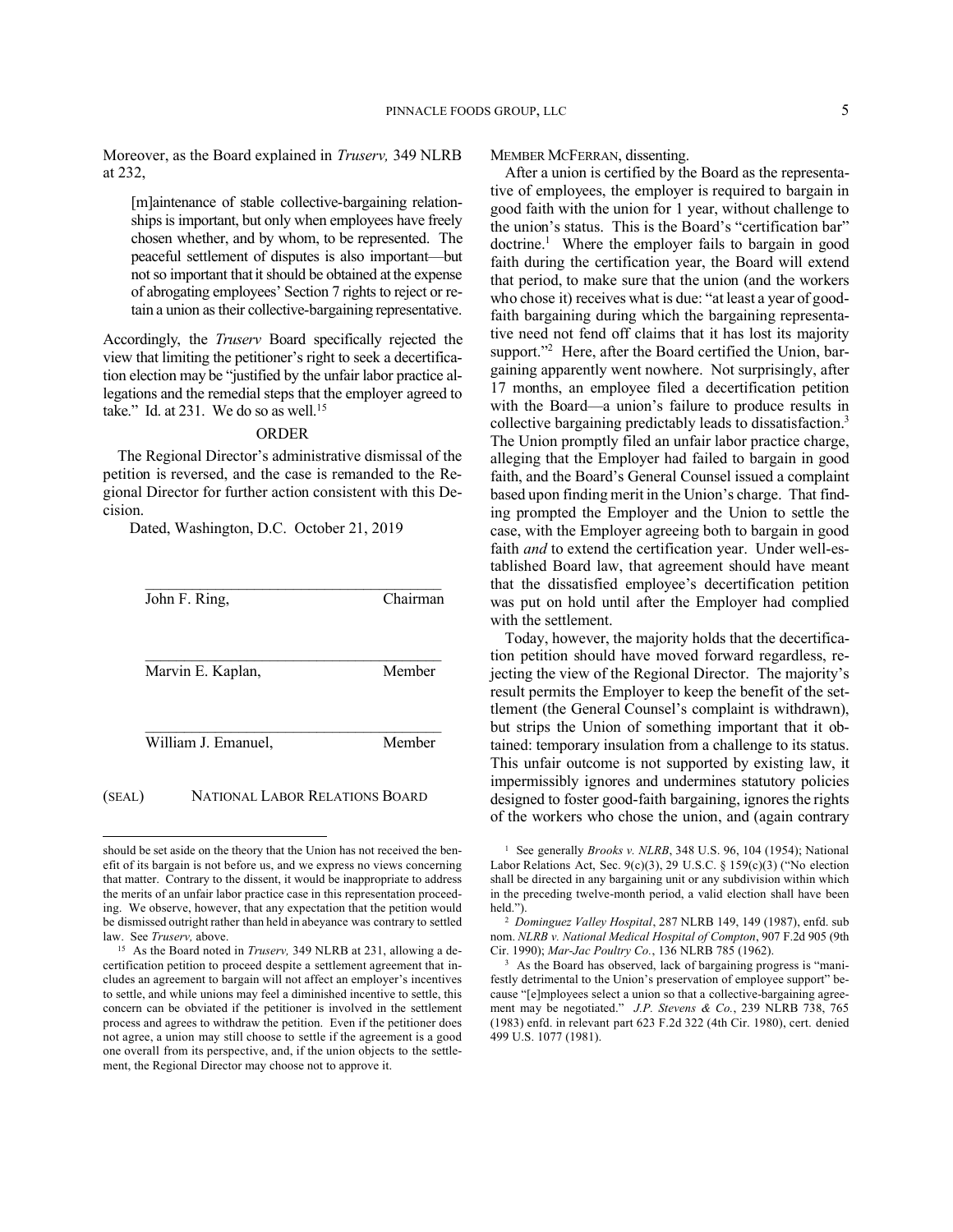to established policy) creates perverse incentives against the settlement of unfair labor practice charges. Today's decision continues the trend of recent decision in which the majority has made it easier for incumbent unions to be ousted, undermining stable industrial relations and frustrating the rights of employees who have chosen union representation.<sup>4</sup>

I.

"The object of the National Labor Relations Act," the Supreme Court has observed, "is industrial peace and stability, fostered by collective-bargaining agreements providing for the orderly resolution of labor disputes between workers and employers."<sup>5</sup> The Court has explained that the certification bar doctrine—which "enable[s] a union to concentrate on obtaining . . . a collective-bargaining agreement without worrying that, unless it produces immediate results, it will be lose majority support and be decertified"—"further[s] this policy by promoting stability in collective-bargaining relationships, without impairing the free choice of employees."<sup>6</sup> Where an employer has interrupted the certification year by failing to bargain in good faith, the Board's long-established and court-approved policy has been to extend the certification year as necessary.<sup>7</sup>

Another cornerstone of industrial peace under the Act has been the Board's long-held policy of encouraging the settlement of labor disputes by employers and unions.<sup>8</sup> The Supreme Court has observed that the "Board has from the very beginning encouraged compromises and settlements . . . to end labor disputes, and so far as possible to extinguish all the elements giving rise to them."<sup>9</sup>

In cases like this one, these basic Board policies—protecting the integrity of the certification year, preserving employee free choice, and promoting the settlement of disputes—intersect. An employer and a union may seek to settle unfair labor practice charges that could otherwise result in a Board remedy—such as an affirmative bargaining order or a certification-year extension—that would temporarily preclude any challenge to the union's continuing majority status. Accordingly, in *Truserv*, the Board struck a balance between the statutory policies favoring industrial stability and employee free choice by holding that a decertification petition filed *prior to* such a settlement agreement "can be processed and an election can be held *after the completion of the remedial period* associated with the settlement of the unfair labor practice charge."<sup>10</sup>

construction-industry specific presumptions of majority support); *L&L Fabrication*, 16–RD–232491 (April 22, 2019) (noting willingness to revisit voluntary recognition bar policy); *Embassy Suites by Hilton, Seattle Downtown Pioneer Square*, 19–RD–223236 (Jan. 15, 2019) (same); *USF Holland, Inc.*, 18–RD–218994 (Aug. 8, 2018) (same); *Inwood Material Terminal, LLC*, 29–RD–206581 (Jan, 30, 2019) (proposing heightened contract-formation standard for purposes of establishing a contract bar); *Krise Transportation, Inc.*, 06–RD–219962 (Oct. 9, 2018) (noting willingness to revisit settlement bar doctrine); *Bay at North Ridge Health and Rehabilitation Center, LLC*, 18–RD–208565 (Feb. 14, 2018) (noting disagreement with successor bar doctrine); *Apple Bus Co.*, 19–RD– 203378 (Dec. 14, 2017) (same).

<sup>5</sup> *Auciello Iron Works, Inc. v. NLRB*, 517 U.S. 781, 785 (1996);

6 *Fall River Dyeing & Finishing Corp. v. NLRB*, 482 U.S. 27, 38 (1987). In *Brooks*, supra, the Court endorsed three policy considerations underlying the certification bar doctrine: First, binding elections promote "a sense of responsibility in the electorate and needed coherence in administration." Second, a union needs time to carry out its mandate on behalf of employees and "should not be under exigent pressure to produce hot-house results or be turned out." Finally, employers should not be rewarded for engaging in bargaining delays that predictably undermine the union's support among employees. 348 U.S. at 99–100.

7 *Mar-Jac Poultry*, supra; see also *Veritas Health Services, Inc. v. NLRB*, 895 F.3d 69, 80 (D.C. Cir. 2018) (noting extensions of certification year "are a standard remedy.").

8 See *Independent Stave Co.*, 287 NLRB 740, 741 (1987). See also *NLRB v. Food & Commercial Workers Local 23*, 484 U.S. 112, 127–128 (1987) ("Congress was aware [in enacting the Taft-Hartley Act] that settlements constitute the 'lifeblood' of the administrative process, especially in labor relations.").

9 *Wallace Corporation v. NLRB*, 323 U.S. 248, 253–254 (1944).

<sup>10</sup> *Truserv Corp.*, 349 NLRB 227, 227 (2007) (emphasis added).

<sup>4</sup> The disturbing run of recent decisions in this vein includes *Cablevision Systems Corp.*, 367 NLRB No. 59 (2018), where the current majority reinstated a previously dismissed decertification petition despite three administrative law judges' conclusions—based on substantial, credible evidence presented in multiple separate hearings—that the employer had engaged in serious and widespread misconduct in the weeks and months surrounding the filing of the petition.

In *AIM Aerospace Sumner, Inc.*, 367 NLRB No. 148 (2019), the majority found that the employer unlawfully rewarded an employee with a promotion and a raise for circulating a decertification petition, but inexplicably concluded that the employer's encouragement of the decertification effort somehow did not taint the resulting petition.

Similarly, in *Silvan Industries a Division of SPVG*, 367 NLRB No. 28 (2018), the current majority abandoned well-established principles designed to foster stable collective-bargaining relationships by permitting an *employer*to petition for an election based on a newly discovered doubt about the majority representative status of the union with which it had just entered into a collective-bargaining agreement.

In *Johnson Controls*, 368 NLRB No. 20 (2019), the majority overruled court-approved precedent to adopt, sua sponte, a novel apparatus of shifting presumptions that effectively permits an employer to oust an incumbent union *without* a Board election, based on evidence of employee disaffection that does not establish an actual loss of majority support.

Finally, members of the current majority have recently indicated their further willingness to dismantle established Board policies which foster stable labor relations in virtually every other context where such policies may sometimes operate to temporarily delay dissatisfied employees' ability to immediately oust the incumbent union. See, e.g., NLRB, Proposed Rule, *Representation-Case Procedures: Election Bars; Proof of Majority Support in Construction Industry Collective-Bargaining Relationships*, 84 Fed. Reg. 39930–01 (Aug. 12, 2019) (proposed rule to change blocking charge and voluntary recognition election bars and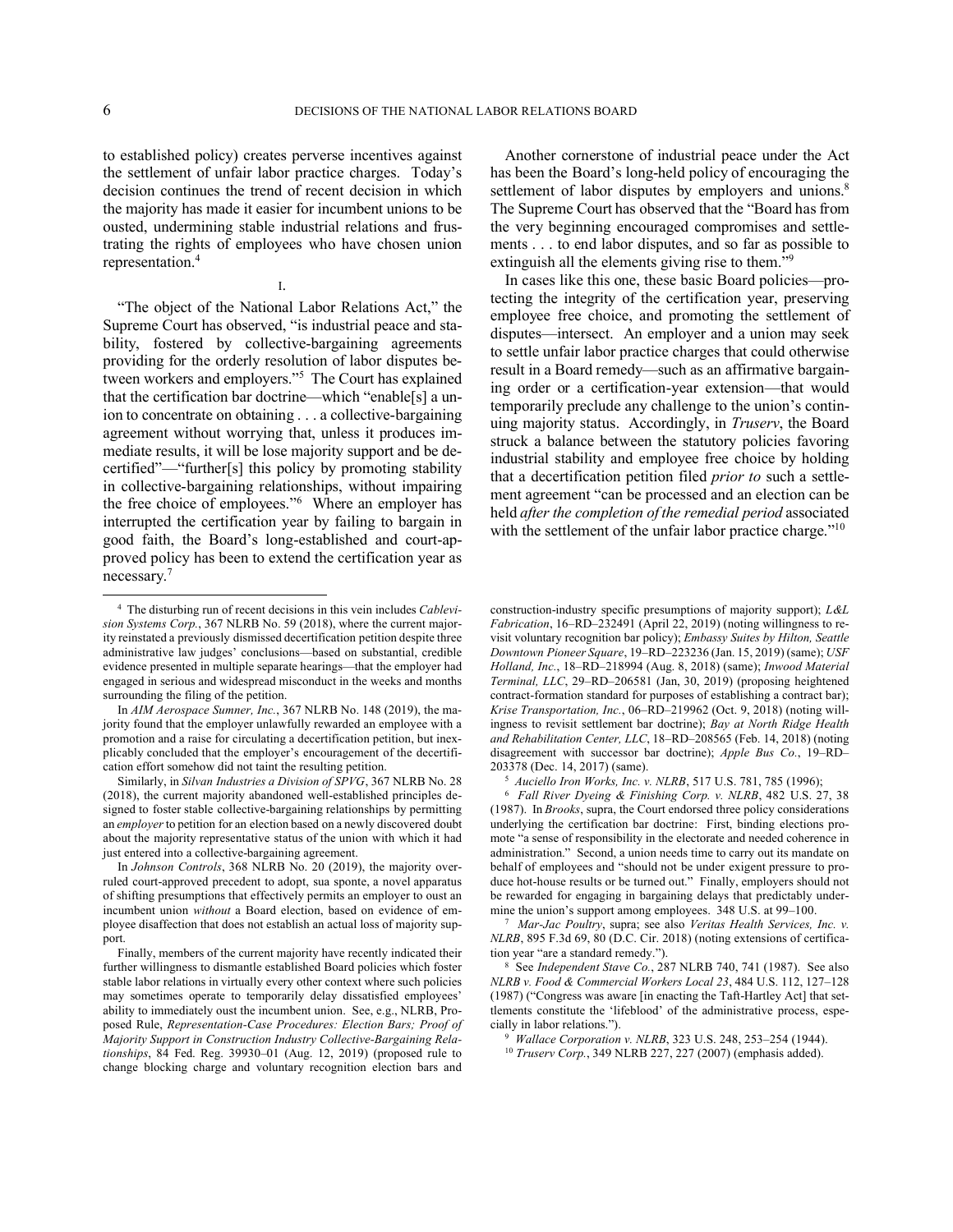The facts here are straightforward. They demonstrate that contrary to majority, the Regional Director correctly decided not to process the decertification petition during the extended certification year agreed to by the Union and the Employer. The Regional Director erred, however, in dismissing the petition with no provision for its reinstatement *after*the Employer had fulfilled the conditions of the settlement agreement, including by bargaining in good faith until the expiration of the extended certification year.

A majority of the Employer's employees voted to be represented by the Union, which the Board certified as their collective-bargaining representative on March 7, 2017. After nearly 18 months of fruitless bargaining, the Petitioner filed the current decertification petition, and the Union filed a charge alleging that the Employer had failed to bargain in good faith. Pursuant to well-established Board policy and based on the Union's offer of proof in support of its charge, the Regional Director ordered the petition held in abeyance pending resolution of the charge.<sup>11</sup> The Region investigated, found merit in the badfaith bargaining allegations, and issued a complaint seeking, inter alia, a remedial affirmative bargaining order.<sup>12</sup> Before a hearing was held on the complaint, the Union and the Employer entered into a settlement agreement, which the Regional Director subsequently approved.

By its terms, the Regional Director's approval of the settlement agreement withdrew the unfair labor practice complaint. In return, the Employer agreed that:

pursuant to *Mar-Jac Poultry Co.*, 136 NLRB 785 (1962), the certification year [following the Union's March 7, 2017 certification] will be extended for a period of seven months, commencing upon approval of this settlement agreement. During this seven month period of time, the Charged Party [the Employer] agrees to bargain in good faith with the Charging Party [the

-

Union] for an initial collective-bargaining agreement and acknowledges that the Board will dismiss any representation petitions concerning this bargaining unit filed through the end of the extended certification year.

Because the Regional Director approved the settlement on March 25, 2019, the Employer thus agreed to bargain in good faith until October 25, 2019.

The Regional Director dismissed the decertification petition based on the settlement agreement, and the Petitioner filed a request for review. As explained below, current Board law clearly requires the reinstatement of the petition *only after* the Employer's fulfilment of the conditions of the settlement agreement, including bargaining in good faith with the Union until October 25, 2019.

### III.

Invoking *Truserv*, supra, and related cases, my colleagues reverse the Regional Director's dismissal of the decertification petition and remand the case for processing of the petition. In a crucial respect, the majority misapplies *Truserv*. 13 Under that precedent, final dismissal of the petition here is precluded. But *Truserv* also makes clear that the petition may *not* be reinstated and processed until after the Employer has completely fulfilled its obligations under the settlement agreement, which includes bargaining with the Union through the end of the extended certification year (assuming that a collective-bargaining agreement is not reached before then). My colleagues acknowledge that *Truserv* provides that a decertification petition in this context "can be processed and an election can be held *after the remedial period associated with the*  settlement of the unfair labor practice charge."<sup>14</sup> They go on, however, inexplicably to assert that "as *Truserv* is properly understood, that remedial period does *not* include the expiration of the certification year extension provided for in the settlement agreement" (emphasis added).<sup>15</sup> This cannot be right.

<sup>&</sup>lt;sup>11</sup> See Board's Rules and Regulations §103.20; NLRB Casehandling Manual (Part 2) Representation Proceedings, Sec. 11730.

<sup>12</sup> Under longstanding Board precedent, such a remedial order would temporarily preclude the raising of a question concerning representation under Sec. 9(c) of the Act, i.e., a decertification petition could not be processed. See, e.g., *Big Three Industries, Inc.*, 201 NLRB 197, 197 (1973).

<sup>13</sup> I did not participate in *Truserv*, and I express no opinion here on whether that case was correctly decided, but I acknowledge the decision as Board precedent.

<sup>&</sup>lt;sup>14</sup> 349 NLRB at 227 (emphasis added).

<sup>&</sup>lt;sup>15</sup> The majority also asserts that by its terms, the settlement agreement did not provide for dismissal of the decertification petition here, because the petition was filed before the agreed-upon extension of the certification year commencing March 25, 2019 (the date the settlement agreement was approved). According to the majority, the "settlement agreement did not even purport to extend the certification year backwards in time, to encompass the date on which the petition was filed." The

majority's claim is incorrect. The settlement agreement resolved the claim that the Employer had unlawfully failed to bargain in good faith during the certification year—and thus that the certification year had, in effect, never expired. Thus, the agreed-upon extension of the certification year must necessarily be understood to relate back to the date on which the petition was filed. As stated above, extant law precludes the final dismissal of the petition on this basis alone. *Truserv*, supra; see also *Jefferson Hotel*, 309 NLRB 705 (1992). But the parties' agreement is explicit in requiring the Employer to bargain until the end of the extended certification year and that requirement, as I explain, precludes processing the petition during that period.

Contrary to the majority, there is nothing particularly unusual about the amount of time that will have passed between the Union's original certification in this case and the expiration of the extended certification year. Indeed, *Mar Jac Poultry* itself involved a similar period of time from the union's initial certification until the Board's dismissal of the petition, and for similar reasons. There, the parties settled the union's failure-to-bargain charges and then engaged in truncated bargaining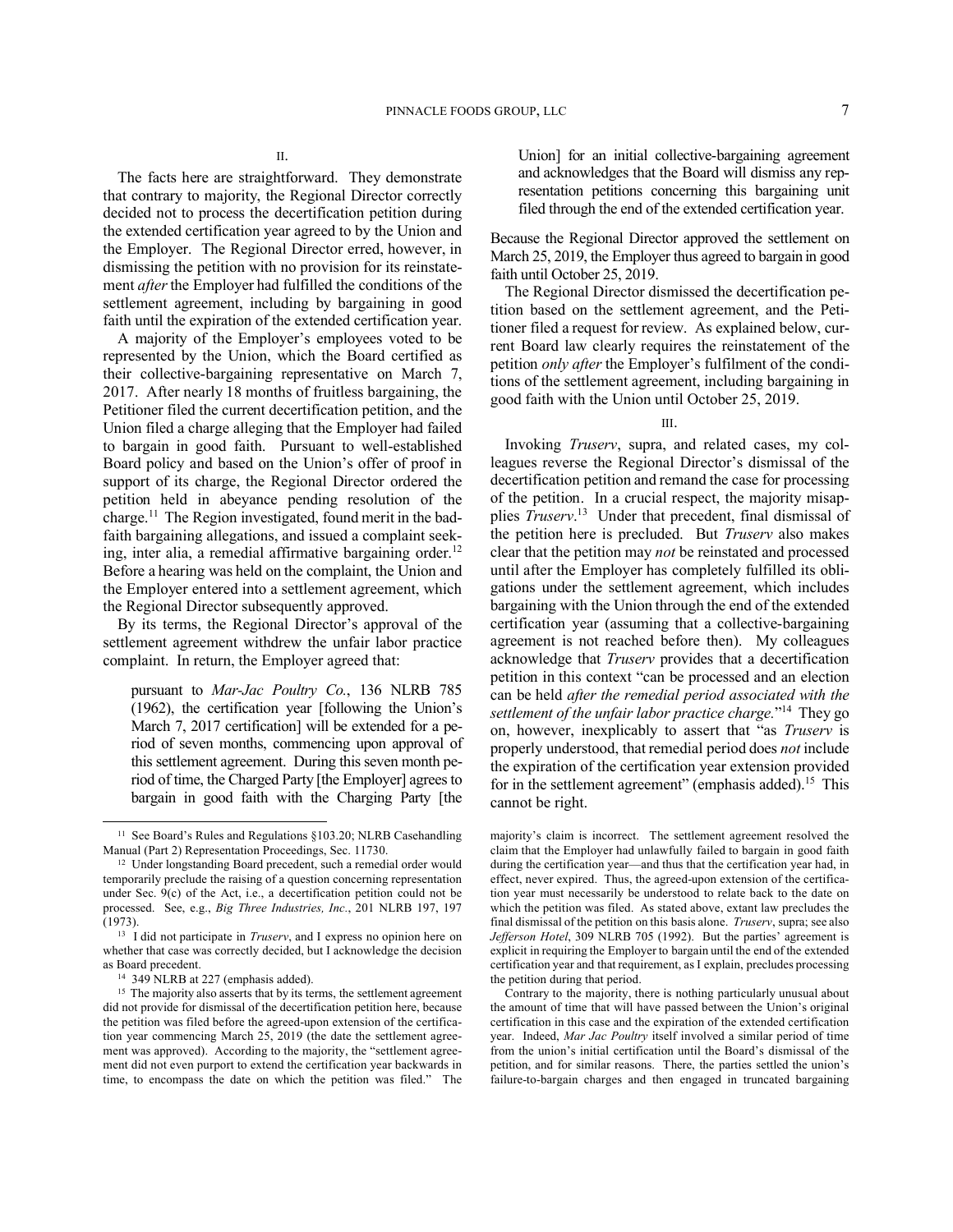The Employer's *only* substantive obligation undertaken in exchange for withdrawal of the complaint here—other than posting a notice—was its agreement to bargain with the Union in good faith until October 25, 2019. If *Truserv*'s phrase "after the remedial period associated with the settlement" does not mean "after the Employer has complied with its obligations under the settlement agreement," what could it possibly mean? Indeed, cases underlying *Truserv* confirm this common-sense interpretation. For example, the Board held in *Passavant Health Center* that petitions should be reinstated in this context only "insofar as . . . the terms of the settlement agreement [have been] satisfied."<sup>16</sup> The majority decision cites no authority, and I am aware of none, that supports its novel conclusion that the "remedial period" associated with a settlement agreement means something other than the time it takes for the parties to comply with the agreement.

The majority makes much of the *Truserv* Board's recognition that the processing of a decertification petition does not relieve an employer of its duty to bargain under a settlement agreement. But, of course, the immediate processing of this petition might result in an election cutting short the period during which the Employer has agreed to bargain. Moreover, as the Supreme Court has recognized, the disruption of bargaining inevitably stemming from an election campaign in this context was one of the underlying problems leading to the Board's adoption of the certification bar doctrine in the first place: "[a] union should be given ample time for carrying out its mandate on behalf of its members, and should not be under exigent pressure to produce hot-house results or be turned out."<sup>17</sup> The majority's view means that the Union here will be under precisely such "exigent pressure" to reach a satisfactory collective-bargaining agreement before the decertification election is held. In sum, ordering an election here before the Employer has complied with the settlement agreement disregards important policy considerations underlying the Board's protection of bargaining between an employer and a newly-certified union.<sup>18</sup>

Nor, contrary to the majority, does the potential for a temporary delay in the Petitioner's ability to challenge the Union's majority status justify today's result. As the Supreme Court affirmed in *Brooks*, supra, Congress spoke to the appropriate balance between the stability interests underlying the certification bar and the interests of employee petitioners seeking to decertify a union freely chosen by employees in a Board election.<sup>19</sup> Sometimes, as here, that balance requires that petitioners' interests yield—

before the employer filed the election petition the Board ultimately dismissed. 136 NLRB at 786. The touchstone of the Board's decisions in this area has always been whether or not the parties engage in the period of good-faith bargaining necessary to effectuate the rights of the employees who selected the union, not the absolute amount of time it takes for that bargaining to eventuate. As the Board and the courts have long recognized the contrary rule simply encourages unlawful delay. See *Brooks*, supra, 348 U.S. at 99–100.

<sup>16</sup> 278 NLRB 483, 484 (1986). See also *Island Spring, Inc.*, 278 NLRB 913, 913 (1986) (reinstating petition where "the Employer has fully complied with the settlement agreement"); *Nu-Aimco, Inc.*, 306 NLRB 978, 980 (1992) (affirming Regional Director's decision to process petition and direct election where "[t]he Employer . . . fully satisfied the terms and conditions of the settlement agreement."); *Jefferson Hotel*, supra, at 706 ("[T]he Regional Director having accepted the settlement agreement, the decertification petition should be reinstated *on compliance with that agreement*.") (emphasis added). *Truserv* overruled an earlier Board decision, *Douglas-Randall, Inc.*, 320 NLRB 431 (1995), and expressly adopted former Member Cohen's dissenting reasoning in *Douglas-Randall*. *Truserv*, above, at 227–228. But Member Cohen's dissent reflected the same commonsense interpretation that today's majority discards: "The Union is not deprived of its remedy [by the processing of a decertification petition after a settlement]. The Employer will have to remedy its alleged violation, and *the election will not be held until the remedy has been effectuated* and the atmosphere cleansed." *Douglas-Randall*, above, at 436 (dissenting opinion) (emphasis added).

The majority fails even to acknowledge this clear line of precedent contradicting its interpretation of *Truserv*, beyond simply proclaiming that *Passavant* "is not to the contrary." But the majority's suggestion that these cases do not require delaying an election based on a certification year extension in a settlement agreement simply amounts to a tacit holding that the Board will no longer give effect to such remedial settlements.

<sup>17</sup> *Brooks*, supra, 348 U.S. at 100.

<sup>&</sup>lt;sup>18</sup> The majority selectively cites non-binding Board procedural guidance, which, read in full, does not support its position. Contrary to the majority, the Board's Casehandling Manual clearly provides that an election *should not* be held in this context—absent written waiver by the charging party—until the employer "has taken all of the action required by a settlement agreement" *including* posting a notice for the requisite period. NLRB Casehandling Manual (Part 2) Representation Proceedings, Sec. 11734.

The majority also questions whether a certification year extension is warranted at all in this case given that the General Counsel's complaint alleged unlawful bad-faith bargaining beginning only on the last day of the original certification year. Of course, the Employer's current obligation stems not from a Board Order, but rather from its voluntary settlement agreement. In any case, the date given in the complaint is clearly an artifact of Sec. 10(b)'s 6-month limitations period, and warrants no inference that the Employer's prior conduct was any different from its conduct within the statutory period. To recognize as much is neither to conclude that the Employer has acted unlawfully, before or after the 10(b) period, nor to fail to accord the statutory limitations period all due respect. The point is that, in this context, the substance of the Employer's current remedial bargaining obligation is clearly inextricably intertwined with its original obligations stemming from the Board's certification of the Union, and is subject to the same policy considerations discussed above.

<sup>19</sup> *Brooks*, supra, 348 U.S. at 103 ("To allow employers to rely on employees' rights in refusing to bargain with the formally designated union is not conducive to [industrial peace], it is inimical to it. . . . In placing a nonconsenting minority under the bargaining responsibility of an agency selected by a majority of the workers, Congress has discarded common-law doctrines of agency."). In enacting Sec. 9(c)(3), Congress considered and rejected a draft provision that would have permitted decertification petitions during the insulated year. See 348 U.S. at 100 fn. 8; see also H.R. REP. NO. 80-510, at 49 (1947) (Conf. Rep.), *reprinted in*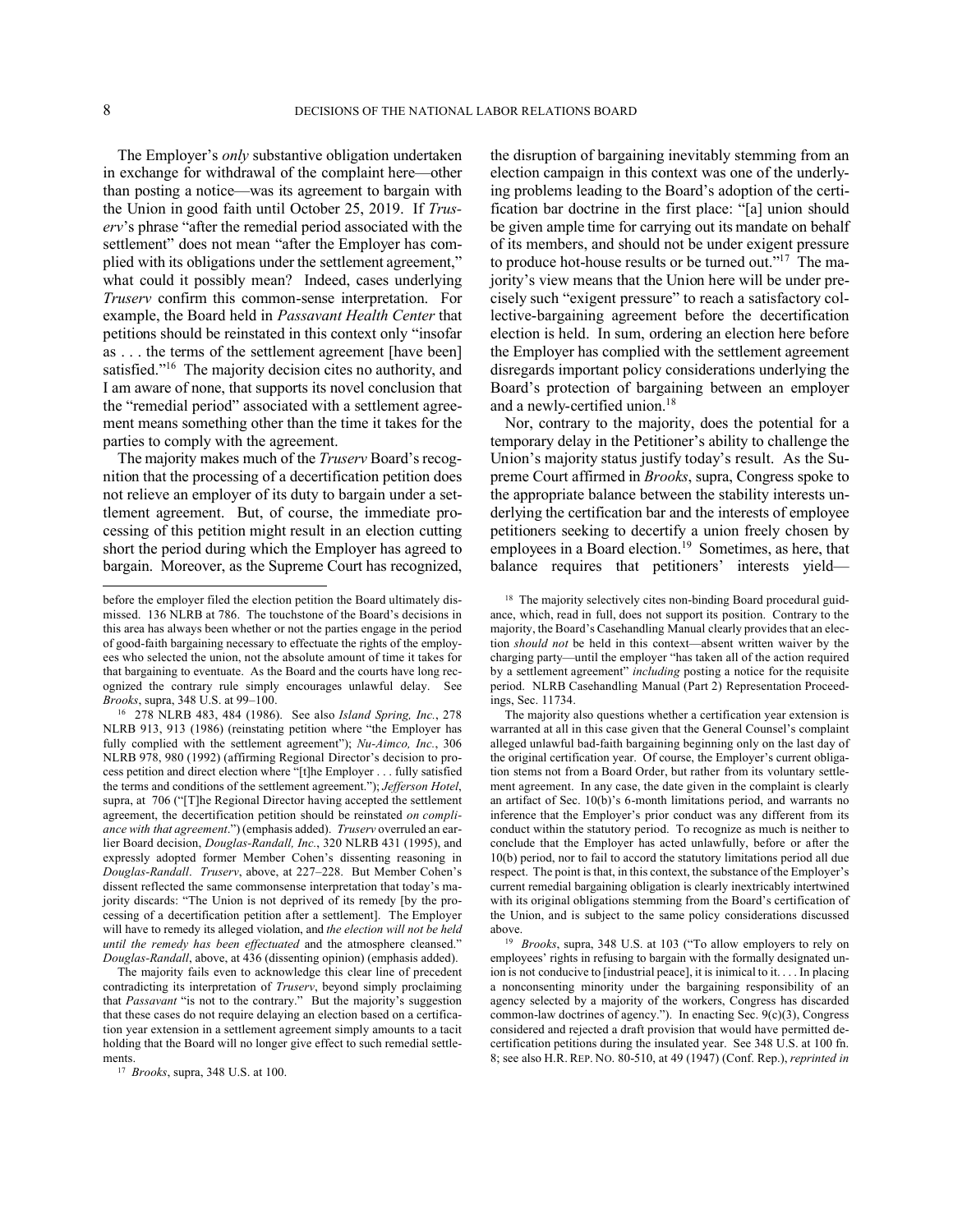temporarily—to the Act's overarching policy in favor of labor stability. But, as the Supreme Court has specifically recognized, this result is achieved "*without impairing the free choice of employees*."<sup>20</sup> This is because such bars are *temporary*—delaying, not defeating, employees' ability to change their representational status at an appropriate time. Thus, the Court has long held that a remedial affirmative bargaining order temporarily precluding challenges to a union's majority status "*does not involve any injustice to employees* who may wish to substitute for the particular union some other bargaining agent or arrangement. . . . [After] a reasonable period the Board may, in a proper proceeding and upon a proper showing, take steps in recognition of changed situations which might make appropriate changed bargaining relationships."<sup>21</sup>

My colleagues recently relied upon these very principles to dismiss a petition for a *certification* election in the Volkswagen case.<sup>22</sup> There, they concluded that a substantial delay in effectuating employees' representational choices, resulting from the petition's dismissal, did *no harm* to employees' Section 7 rights because the petitioner could file a new petition.<sup>23</sup> The majority provides no explanation for apparently according a greater solicitude to the rights of the decertification petitioner here.

Now the majority ignores the Section 7 rights of the employees who recently voted *for* representation and abandons the Act's overriding policy of fostering industrial peace by encouraging stable bargaining relationships in order to elevate—above all else—the interests of individual employees seeking decertification, even though it is reasonable to infer that their dissatisfaction with the union could be ultimately attributable to the employer's unfair labor practices. On one view, then, employers who violate

-

the Act, not employees, are the true beneficiaries of today's decision.

Certainly, and as the majority acknowledges, one inevitable consequence of the decision is to discourage unions from settling cases like this one, involving bad-faith bargaining allegations where a decertification petition is pending. Assume here that there had been *no* settlement. Because the General Counsel found merit in an unfair labor practice charge which, if proven, could preclude the existence of a question concerning representation, the petition could not be processed under the Board's "blocking charge" policy.<sup>24</sup> And if the General Counsel had prevailed in the unfair labor practice proceeding, the Employer would have been ordered to bargain in good faith, and the decertification petition would have been finally dismissed, regardless of the Petitioner's consent.<sup>25</sup> The majority's rule ensures that, absent consent of the petitioner, no union can achieve by settlement the ordinary remedy for violations like those alleged here. Under these circumstances, unions have reduced incentives to settle and to avoid litigation. That result is at odds with the longestablished Board policy favoring settlements.

Here, of course, the majority effectively sets aside the settlement agreement—though only in part.<sup>26</sup> The Employer continues to enjoy the key benefit of the agreement: the General Counsel's complaint remains withdrawn. But the Union does not get the full benefit of its bargain, because the decertification petition will be processed, regardless of the settlement. Even on the majority's view of the case, fairness would dictate that the agreement as a whole be set aside and the General Counsel's complaint reinstated. This would trigger the Board's "blocking charge" policy. The Employer and the Union would be

<sup>1</sup> NLRB, LEGISLATIVE HISTORY OF THE LABOR MANAGEMENT RELATIONS ACT, 1947, at 553 (1959).

<sup>20</sup> *Fall River Dyeing*, supra, 482 U.S. at 38 (emphasis added; citations omitted).

<sup>21</sup> *Franks Bros. Co. v. NLRB*, 321 U.S. 702, 705 (1944) (emphasis added), affg. 137 F.2d 989 (1st Cir. 1943), enfg. 44 NLRB 898 (1942).

<sup>22</sup> *Volkswagen Group of America Chattanooga Operations, LLC*, 367 NLRB No. 138, slip op. at 1–2 (2019). As I explained in my dissenting opinion in *Volkswagen*, the special circumstances there were such that, contrary to the implication in the majority's current discussion, the statutory policies underlying the certification bar were *not* effectuated by the dismissal of the petition.

<sup>23</sup> Id., slip op. at 2. See also *Johnson Controls*, supra, 368 NLRB No. 20, slip op. at 12 fn. 55 (holding union was not prejudiced by retroactive application of policy requiring it to petition for election after a showing of loss of majority support during a contract term, because the "ill effect" of retroactivity was "limited to a matter of timing, i.e., *when* a petition may be filed, not *whether* a petition may be filed.").

<sup>24</sup> See NLRB Casehandling Manual (Part 2) Representation Proceedings, Secs. 11730.3(b), 11733.2(a)(2).

<sup>&</sup>lt;sup>25</sup> See NLRB Casehandling Manual (Part 2) Representation Proceedings, Secs. 11733.2(a)(2) and (b).

<sup>26</sup> As a practical matter, the majority's failure to explicitly set aside the agreement in total risks imposing inconsistent legal obligations on the Employer*.* Thus, if an election held pursuant to today's order were to result in the decertification of the Union before October 25, 2019, Sec. 8(a)(2) of the Act would prohibit further bargaining. See, e.g., *Dairyland USA Corp.*, 347 NLRB 310, 311 (2006), enfd. 273 Fed.Appx. 40 (2d Cir. 2008) ("An employer violates Section 8(a)(2) of the Act when it extends recognition to a union that does not represent an uncoerced majority of its employees"). But, any *refusal* by the Employer to bargain in good faith prior to October 25 would breach the clear terms of its settlement agreement, triggering the Regional Director's mandatory reissuance of the underlying  $8(a)(5)$  complaint allegations. Moreover, as the majority acknowledges, the Board has held that an employer may not withdraw recognition from a union during the period of time specified or implied by an agreement settling refusal-to-bargain allegations. *Americare-New Lexington Health Care Center*, 316 NLRB 1226, 1227 (1995), enfd. 124 F.3d 753 (6th Cir. 1997). The fact that the Employer here may become *legally required* to withdraw recognition during that period as a predictable consequence of today's decision clearly contradicts the majority's claim not to question the *Americare* rule. The majority's resolution of this case—insofar as it threatens to bind the Employer so that it violates the Act however it turns—falls far short of reasoned decisionmaking.